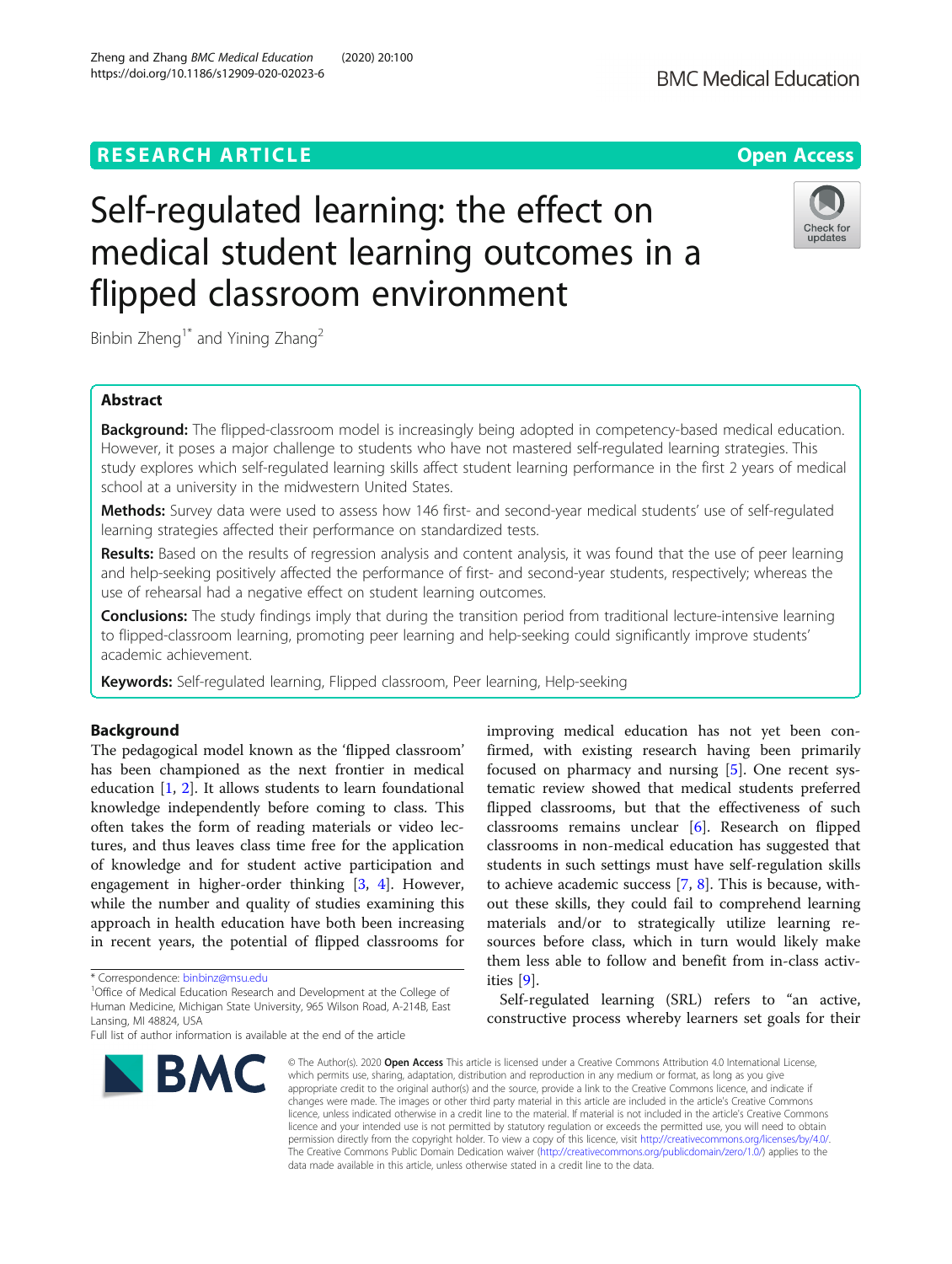learning and then attempt to monitor, regulate, and control their cognition, motivation, and behavior, guided and constrained by their goals and contextual features of the environment" [\[9](#page-5-0)]. According to Social-Cognitive Theory, SRL is a cyclical and dynamic process characterized by three phases: *forethought* – task analysis and goal setting before learning; performance control – use of cognitive strategies such as rehearsal, elaboration, and organization as well as metacognitive monitoring; and self-reflection – students judge and develop reasons for their performance [[10\]](#page-5-0). Different SRL strategies could be potentially beneficial for student performance in different learning contexts [[11,](#page-5-0) [12](#page-5-0)]. For example, research on first-year medical students undertaking a gross anatomy course found that their use of cognitive strategies such as elaboration (e.g., meaning-enhancing additives, concepts, or generalizations) and critical thinking (e.g., faculty/student questioning, peer teaching) was positively associated with higher academic performance [\[13](#page-5-0)]. Similarly, time-management was found to significantly predict students' achievement in basic science learning [\[12](#page-5-0)]. A scoping review of SRL in clinical settings suggested SRL had positive effects on clinical skills development [[14\]](#page-6-0). For example, reflection-in-learning was found to be predictive of medical students' diagnostic skills [\[15\]](#page-6-0), and students who were more successful at the venipuncture task tended to have better goal setting, self-monitoring, and reflecting strategies than struggling students [[16\]](#page-6-0).

However, scant research has been conducted on the relationship between SRL and learning outcomes in flipped-classroom environments. One of our own studies looked at medical students' SRL in a flipped classroom learning environment and found that students frequently used strategies in the stages of planning and reflection, but less frequently during the learning or monitoring phase. Our study however, did not associate this with learning outcomes [[17\]](#page-6-0). One study conducted in an elementary math course [\[9\]](#page-5-0) suggested that SRL strategies in flipped learning could benefit students' construction of knowledge, and thus further improve learning achievement. Interest in SRL is gaining momentum in the sphere of medical education  $[11]$  $[11]$ ; yet, little research has focused on which specific SRL strategies might be particularly beneficial to medical students in flipped classrooms, or on such students' periods of transition from lecture-intensive to flipped learning in the early stage of medical school. This study therefore focuses on exploring two research questions:

- 1. Which SRL strategies affected student learning outcomes in a flipped classroom environment?
- 2. How did students perceive the affordances and challenges of learning in the flipped classroom environment?

# **Methods**

This study was conducted in a large public university's medical school in the midwestern United States. The medical school's current curriculum, which incorporates competency-based learning and the flipped-classroom model, has been in place since the Fall semester of 2016. As part of the curriculum, students are organized into different learning societies, including small groups of students, clinical faculty, basic and social societies. Each week, students are required to independently review around 15 h of online readings and videos before class, while classroom-based activities focus largely on smallgroup discussions using case-based and problem-based learning around patients' Chief Complaints and Concerns (C3) topics. Our new curriculum is designed especially to provide students with one big integrative course (e.g., HM 552 for first-year medical students in the fall semester), composed of various learning activities, including large group activity, small group discussions, clinical simulation lab, virtual imaging lab, and gross anatomy lab.

At the beginning of the Spring 2018 semester, an online survey was distributed to 380 first- and secondyear students, asking about their use of SRL strategies within this new curriculum. Participation in the survey was completely anonymous and voluntary. Motivational Strategies for Learning Questionnaire (MSLQ) [[18](#page-6-0)] has been widely used as an aptitude measure of SRL [\[10](#page-5-0)], and was adapted in our study as an instrument used to measure SRL strategies. A total of 56 survey items, covering cognitive strategies (i.e., rehearsal, elaboration, organization, critical thinking), meta-cognition, resource management (i.e., time management, effort regulation, peer learning, and help-seeking), and selfefficacy, were included in the survey. We changed several wordings in MSLQ to accommodate our specific context. For example, "lectures" were changed to "class activities" since our curriculum did not contain any lectures. Another example was "in other class activities such as lecture and discussion," which was changed to "in other class activities such as discussions, simulations, and anatomy."

All questions were answered via the same seven-point Likert scale, ranging from "1" (not at all true of me) to "7" (very true of me). Five open-ended questions were also included, to capture students' perceptions of flipped learning (e.g., "What have you liked best about pre-class learning?"; "Based on your experience so far, what are the challenges you have had with your learning?"). A total of 195 students responded, representing a response rate of 51%. Among these 195 respondents, 49 provided incomplete data and were eliminated from further consideration. This resulted in a final sample size of 146, comprising 70 first-year and 76 s-year students.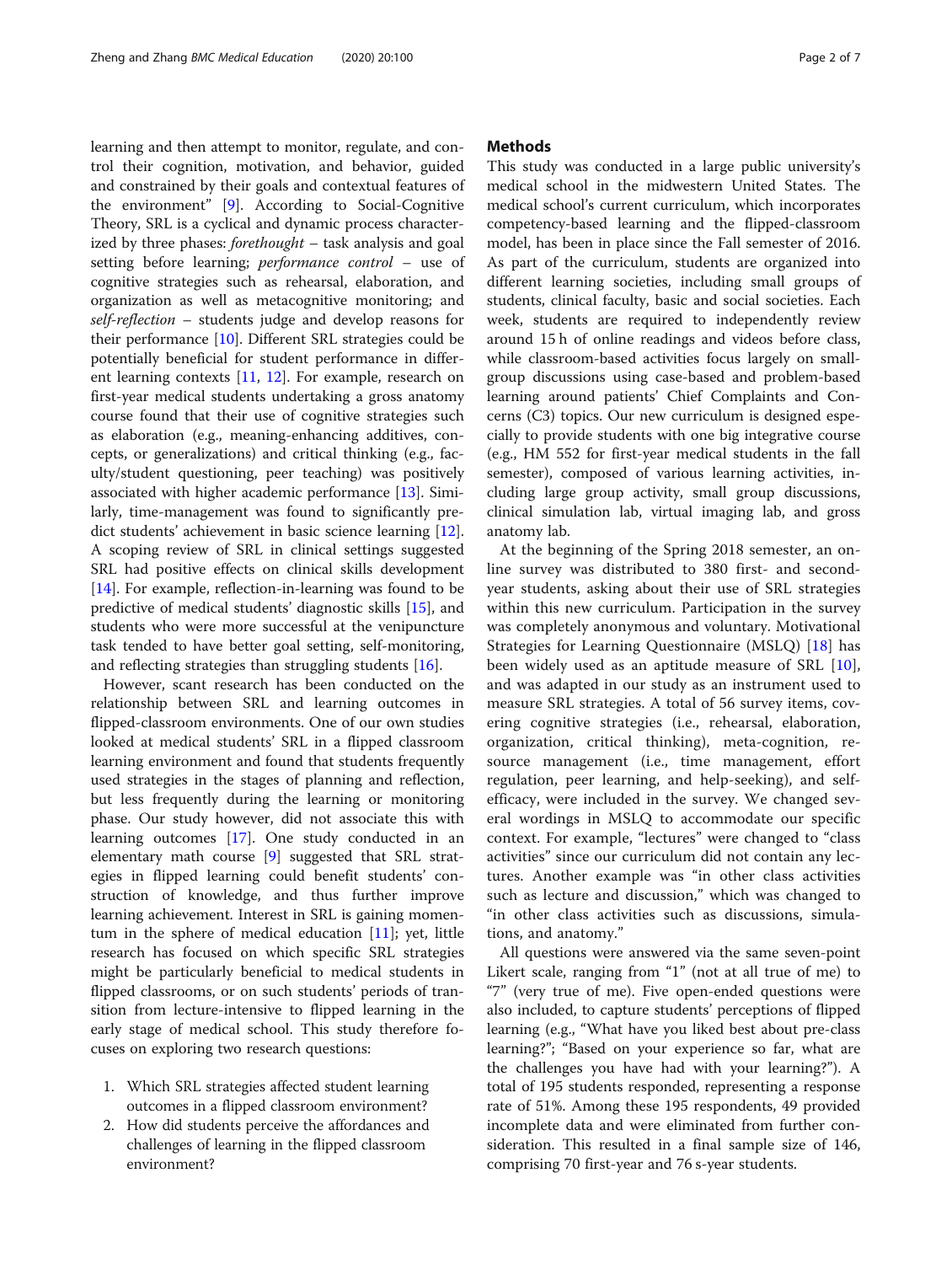In addition, we collected students' results on the National Board of Medical Examiners (NBME) scaled Comprehensive Basic Science Exam (CBSE) that they took on two occasions: the first at the beginning of the Fall semester of 2017 (before-survey:  $M = 46.25$ ,  $SD = 10.9$ ), and the second, at the end of the Spring semester of 2018 (after-survey: M = 58.33, SD = 13.9). Since the sampled first year (i.e., Early Clinical Experience) ended by February 2018 before students moved into intersessions where they focused on particular areas of interests and strengthened their knowledge base of necessary sciences, the score in the Fall semester of 2017 was used as the dependent variable. Scores from the Spring semester of 2018 were used as one of the predictors.

To answer the first research question, multiple regression analysis was used to detect the effects of SRL strategies on students learning outcomes, which was performed using the statistical software Stata 15. Each student's Spring 2018 CBSE score was used as the dependent variable, and their Fall 2017 CBSE scores, controlled for nine SRL strategies (i.e., rehearsal, elaboration, organization, critical thinking, meta-cognition, time management, effort regulation, peer learning, and help-seeking), were included as predictors. To answer the second research question, conventional content analysis [\[19](#page-6-0)] – in which coding categories were derived directly from the textual data – were adopted and conducted by the first author to explore common themes in participant perceptions of the affordances and challenges of flipped-classroom learning. The codes were then reviewed by the second author and any disagreements were resolved through discussion. Both authors worked together in selecting appropriate quotations that represented major themes.

# Results

#### Self-regulated learning strategies and learning outcome

As can be seen in Table 1, the SRL strategy that respondents reported using most frequently was effort regulation (e.g., "I work hard to do well in this class even if I don't like what we are doing";  $M = 4.93$ ,  $SD = 1.06$ ). This was closely followed in frequency of use by time management (e.g., "I make sure I keep up with the weekly readings and assignments for this course";  $M = 4.91$ ,  $SD = 0.84$ ) and elaboration (e.g., "I try to relate ideas in the readings to other class activities or clinical experiences whenever possible";  $M = 4.78$ ,  $SD = 1.00$ ). The least frequently used SRL strategy was rehearsal (e.g., "When I study for this class, I practice saying the material to myself over and over";  $M = 3.64$ ,  $SD = 1.12$ ), and the second least frequently used was peer learning (e.g., "When studying for this course, I often try to explain the material to a classmate or a friend";  $M = 3.75$ ,  $SD = 1.47$ ).

Table 1 Descriptive statistics of self-regulated learning skills and achievement data

|                             | Mean  | <b>SD</b> | Min  | Max |
|-----------------------------|-------|-----------|------|-----|
| Pre-test                    | 46.25 | 10.93     | 29.0 | 77  |
| Post-test                   | 58.33 | 13.93     | 0.0  | 93  |
| <b>Cognitive strategies</b> | 4.17  | .83       | 2.0  | 6.3 |
| - Rehearsal                 | 3.64  | 1.12      | 1.0  | 6   |
| - Elaboration               | 4.78  | 1.00      | 2.2  | 7   |
| - Organization              | 4.07  | 1.36      | 1.0  | 7   |
| - Critical thinking         | 4.18  | 1.04      | 1.8  | 7   |
| <b>Meta-Cognition</b>       | 4.46  | 0.75      | 2.4  | 7   |
| Resource management         | 4.48  | 0.78      | 2.1  | 6   |
| - Time management           | 4.91  | 0.84      | 2.1  | 7   |
| - Effort regulation         | 4.93  | 1.06      | 1.8  | 7   |
| - Peer learning             | 3.75  | 1.47      | 1.0  | 7   |
| - Help seeking              | 4.33  | 1.28      | 1.2  | 7   |
| Self-Efficacy               | 5.00  | 1.11      | 1.9  | 7   |
| Ν                           | 146   |           |      |     |

To explore the relationship between individuals' learning strategies and their learning outcomes, two regression analyses were conducted, one for first- and the other for second-year students (see Table [2\)](#page-3-0). The results indicated that within both groups, use of the cognitive strategy *rehearsal* had a significantly negative effect on learning growth ( $\beta$  = -4.91, p < .001 for first-year students;  $\beta$  = -2.69,  $p$  < .05 for second-year students).

Of the other eight SRL strategies, two emerged as beneficial to student learning. Among first-year students, use of peer-learning strategies, such as working with classmates to complete assignments or discussing course materials with a group of other students, significantly predicted learning growth ( $\beta$  = 2.00,  $p$  < .05). The learning growth of second-year students was positively and significantly associated with help-seeking behavior ( $\beta$  = 2.39,  $p < .05$ ); the target of which might be a classmate, a more advanced peer, or a course instructor. None of the other six focal strategies were significant predictors of student learning outcomes.

# Affordances and challenges of flipped-classroom learning

Content analysis of participant responses to the openended survey questions supported the quantitative finding reported above; that peer learning and help-seeking were beneficial to student learning outcomes. The most frequently perceived affordance of this new curriculum was its support for co-regulated learning [\[20](#page-6-0)], i.e., learning experiences shared among peers. Students argued that working with peers helped them to stay engaged, obtain better explanations of course materials, and ask better questions. Some also pointed out that by learning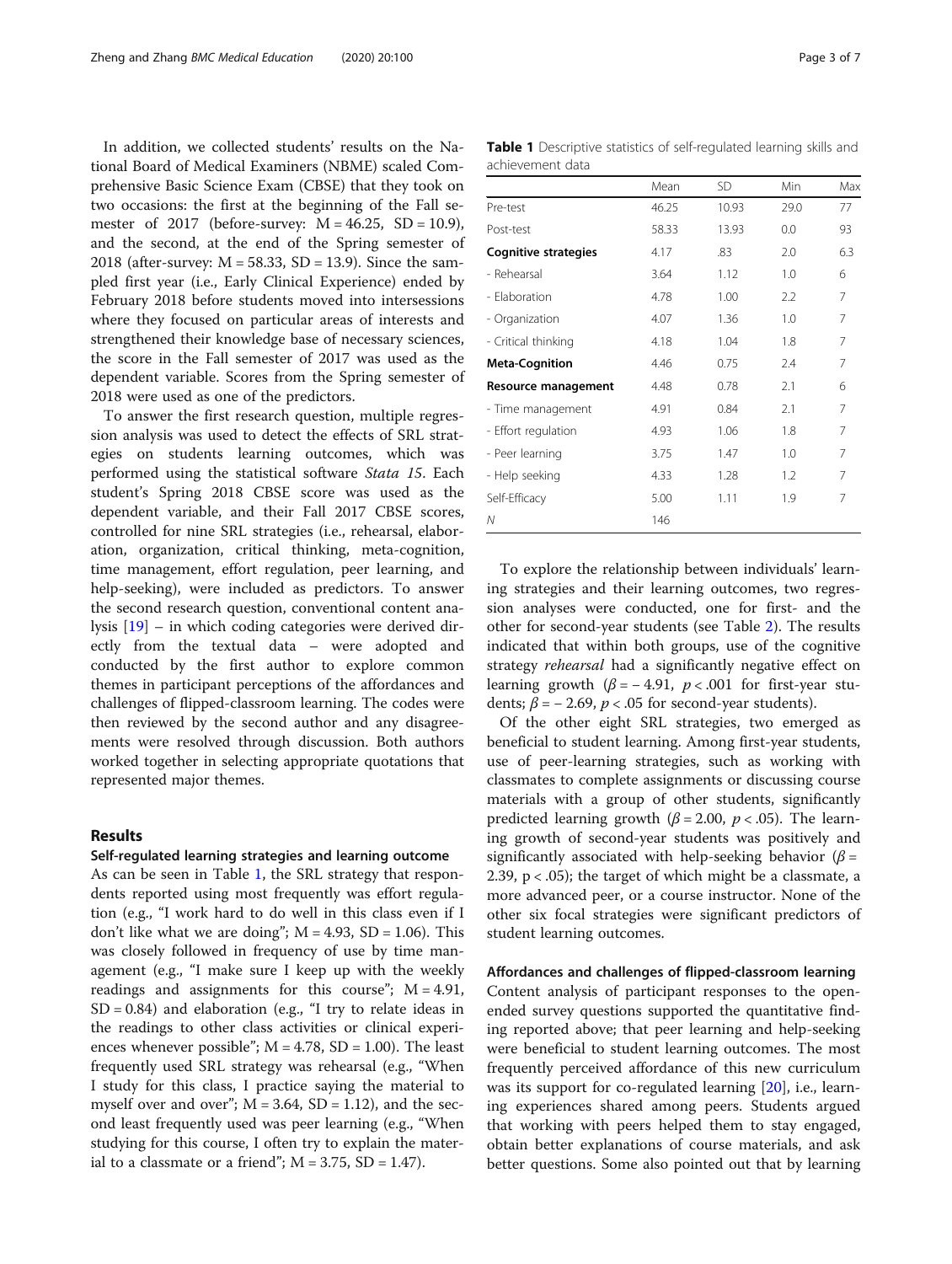|                             | Post-test score      |                      |  |  |
|-----------------------------|----------------------|----------------------|--|--|
|                             | First-year students  | Second-year students |  |  |
| <b>Cognitive Strategies</b> |                      |                      |  |  |
| - Rehearsal                 | $-4.91***$           | $-2.69$ <sup>*</sup> |  |  |
|                             | $(-3.84)$            | $(-2.06)$            |  |  |
| - Elaboration               | 2.75                 | $-1.24$              |  |  |
|                             | (1.72)               | $(-0.84)$            |  |  |
| - Organization              | 0.26                 | 2.04                 |  |  |
|                             | (0.22)               | (1.60)               |  |  |
| - Critical thinking         | 0.75                 | $-2.10$              |  |  |
|                             | (0.77)               | $(-1.67)$            |  |  |
| <b>Meta-Cognition</b>       | $-0.87$              | $-0.07$              |  |  |
|                             | $(-0.50)$            | $(-0.03)$            |  |  |
| <b>Resource Management</b>  |                      |                      |  |  |
| - Time management           | $-2.25$              | 1.01                 |  |  |
|                             | $(-1.33)$            | (0.57)               |  |  |
| - Effort                    | 2.16                 | $-1.06$              |  |  |
|                             | (1.84)               | $(-0.72)$            |  |  |
| - Peer learning             | $2.00*$              | $-0.19$              |  |  |
|                             | (2.42)               | $(-0.20)$            |  |  |
| - Help seeking              | $-2.00$              | $2.39*$              |  |  |
|                             | $(-1.87)$            | (2.52)               |  |  |
| <b>Pre-test Score</b>       | $0.88***$            | $1.22***$            |  |  |
|                             | (4.41)               | (7.68)               |  |  |
| Constant                    | $29.48$ <sup>*</sup> | 6.39                 |  |  |
|                             | (2.56)               | (0.57)               |  |  |
| Ν                           | 70                   | 76                   |  |  |
| $R^2$                       | 0.597                | 0.572                |  |  |
| <b>AIC</b>                  | 482.59               | 558.45               |  |  |
| BIC                         | 511.82               | 588.75               |  |  |

<span id="page-3-0"></span>

|  | Table 2 Regression analysis of learning strategies on learning |  |
|--|----------------------------------------------------------------|--|
|  | outcome among first- and second-year students                  |  |

Control variable: gender and self-efficacy; unstandardized coefficients; t statistics in parentheses;  $p < 0.05$ ,  $p < 0.01$ ,  $p < 0.001$ 

with peers, they were exposed to alternative perspectives and new ways of thinking. One student mentioned liking "being able to work with my small group since every person has a different way of thinking of things and explaining them. There will be three different analogies/ explanations thrown out so that it'll click for everyone." Some students also favored changes brought about by the flipped classroom: as one noted, "[i]t's not just a passive learning environment where we have to listen to the instructor the whole time."

Respondents also pointed out two other main affordances of flipped-classroom learning: case-based learning and learning autonomy. They found the former helpful for "solidifying their understanding", "walking

through important concepts in specific cases", and "saying things out loud and thinking through new problems". With regard to the latter, the self-paced independent-learning aspect of their flipped classrooms enabled them to "arrange life around the schedule".

However, students also voiced certain challenges arising from the new curriculum, especially during their transition from lecture-based learning in their undergraduate schools to flipped-classroom learning in our medical school. Some argued that too little lecture-based teaching was provided, and that too much independent learning was required; leading them to become easily lost due to the large volume of information available. This was further reflected in some of the challenges mentioned in the responses, such as "staying organized" and "figuring out how to study".

Another frequently mentioned challenge involved time- and resource management, with several students stating that they found it challenging to balance selflearning, small-group discussion, clinic time, and other responsibilities. Some also felt it was difficult to strike a balance between time spent reviewing past material and keeping up with new material. With regard to resource management, quite a few students mentioned having a hard time dealing with the vast quantities of resources provided for pre-class learning. However, others reported using numerous outside resources that had not been provided in their flipped classrooms to supplement course-provided materials.

# Discussion

By examining medical students' self-reported SRL strategy use and its relationship to their academic achievement, our study revealed that while using cognitive strategy rehearsal was negatively associated with student learning outcomes, use of resource management strategies – peer learning and help-seeking – were positively associated with student learning outcomes, for first- and second-year students, respectively. Students' responses to open-ended questions further confirmed the affordances of peer learning and help-seeking for learning in a flipped classroom environment.

### Rehearsal as a cognitive strategy during learning

Prior studies conducted in non-medical educational settings have reported that the correlation between rehearsal (e.g., memorization or repeated reading) and academic achievement was either weak or non-significant [[21,](#page-6-0) [22](#page-6-0)]. In contrast, the present study, found that using rehearsal in flipped-classroom environments negatively impacted medical students' learning growth. This is perhaps because, by its very nature, this strategy focuses on surface-level learning [\[22](#page-6-0), [23](#page-6-0)]. However, this finding does not necessarily mean that rehearsal was detrimental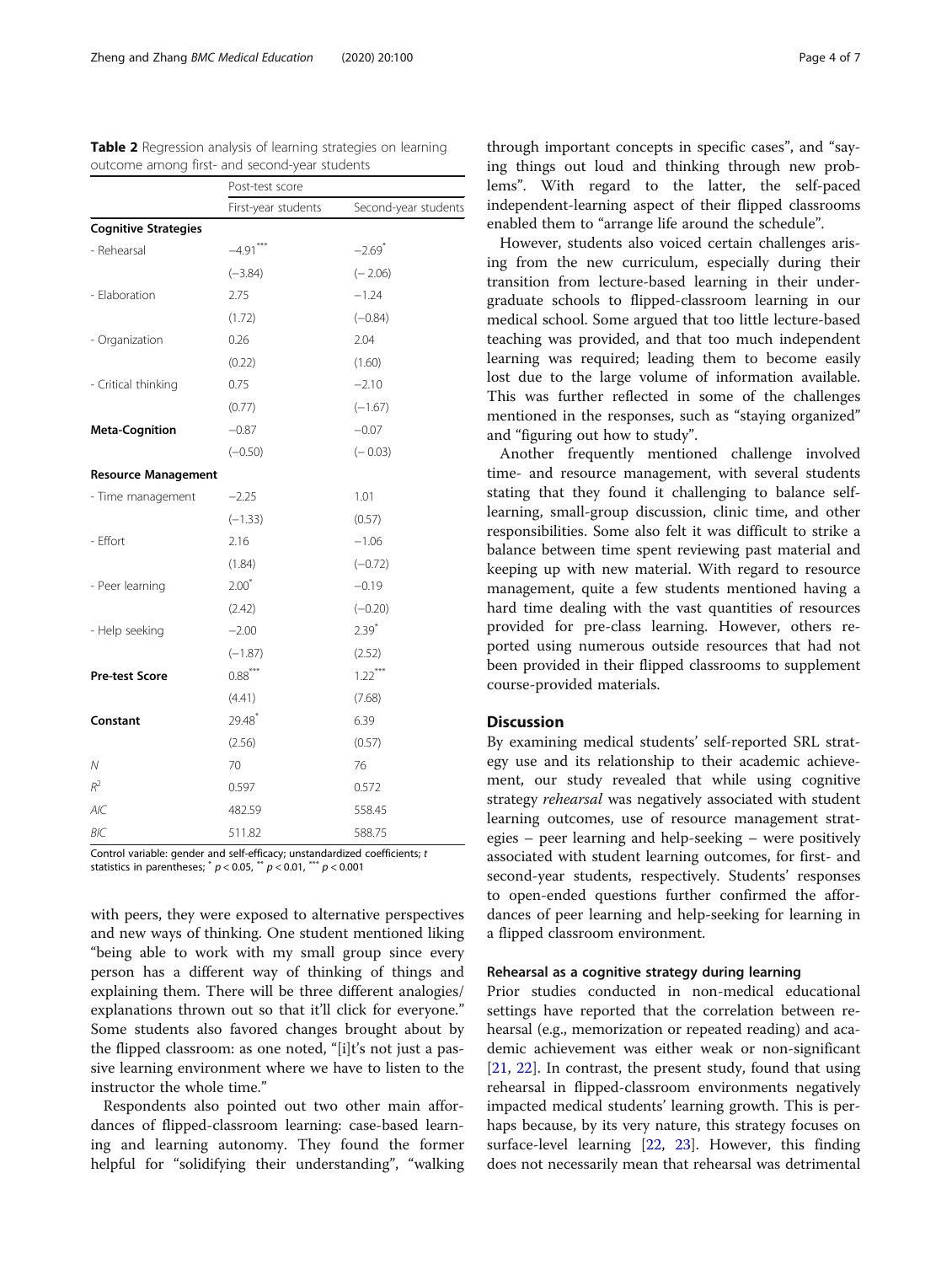to student learning, as it might have drawn learners' attention during the encoding process, even if it did not help them to make connections within their new knowledge or between their new and prior knowledge [[18,](#page-6-0) [24\]](#page-6-0). It should also be kept in mind that the current study focused on the integration of basic science and clinical experiences, and thus heavily emphasized the participants' knowledge connections and applications, rather than their memorization skills. In addition, prior researchers have suggested that the flipped classroom itself favors problem-solving skills and higher-level cognitive skills, such as applying, analyzing, and evaluating, over lower-level ones, such as memorization and information recall, which rehearsal might be more helpful in improving [[25](#page-6-0)]. Thus, it is not particularly surprising to find a negative impact of rehearsal on learning outcomes in this case.

# Develop resource management strategies to improve learning

In addition, our finding that peer learning significantly predicted first-year medical students' learning outcomes corroborates those of previous research in non-medical face-to-face learning environments: that is, that students attained higher scores when asked to teach others about their learning material, as opposed to simply studying it. This effect may be due to the fact that when teaching others, students tend to think more meta-cognitively about the learning objectives that they want others to achieve; the teaching strategies they could use; and the questions they need to ask to check learners' understanding.

Since students in a flipped-classroom environment are required to learn on their own before coming to class, peer learning could potentially help them decrease their learning anxiety, increase their learning engagement, and/or improve their understanding of the learning materials [\[26](#page-6-0), [27\]](#page-6-0). It is thus especially important for medical educators to support peer learning in flipped-classroom environments, particularly given that within them, all foundational medical knowledge is acquired online, and students will need extra resources if they are to share the thinking load, ask and answer important questions, and effectively monitor their own progress.

At the present researchers' instigation, the target medical school instituted four learning societies to support peer learning. Each consisted of a mixed group of medical students, clinical faculty, scientists, and social scientists. These societies intend to provide students with a favorable environment in which to communicate with peers and educators; and, as one student noted in the survey, "Seeing the same learning society fellow multiple times per week and forming a relationship with them, to have someone there that we are familiar with and can trust", was an important affordance of learning in the medical school's flipped-classroom environment.

With regard to the other strategy that positively predicted the sampled students' learning outcomes - helpseeking from both instructors and peers - prior studies of flipped classrooms have indicated that students in such classrooms often find it hard to obtain timely help while studying independently [[28\]](#page-6-0). Instant feedback via text messages or discussion boards could possibly help address this challenge. In any case, the present study's finding of a positive correlation between help-seeking and learning outcomes in a flipped-classroom environment means that it is important for medical educators to provide better support for student help-seeking behavior. It is important to note however, that in the target medical school's curriculum, a series of resources have already been provided to facilitate such behavior: for example, peer tutoring, in which upper-cohort students volunteer to tutor first-year students on a one-to-one basis, and the provision by learning specialists of consultation on how to use different self-directed learning strategies. In addition, platforms such as GroupMe and Facebook are used to provide virtual spaces in which students can instantly seek help from faculty and peers, and provide both academic and emotional support to one another.

# Insignificance of other cognitive and metacognitive strategies: does it mean they are not important?

Finally, although the present study findings imply that peer learning and help-seeking are both beneficial to the learning of early-stage medical students in a flippedclassroom environment, this should not be taken to mean that other SRL skills are not important or should not be used in such environments. As demonstrated in the above content-analysis results, the vocal students faced profound challenges to their SRL, including how to manage their time and how to deal with the overwhelming amount of information – echoing the results of one prior study, which found that some undergraduates in flipped-learning settings did not feel ready to take responsibility for their own learning [[29\]](#page-6-0). Thus, more training and ongoing support will be needed to help students develop the SRL skills they will need to obtain the full benefits of the flipped classroom, and to help enable them to make a smooth transition from traditional lecture-focused learning [\[9](#page-5-0)]. For example, curriculum developers could provide concept maps or other graphic organizers to help students develop organization skills, or a learning coach could provide co-regulated learning opportunities with struggling students to share the cognitive and metacognitive thinking load [[17](#page-6-0)].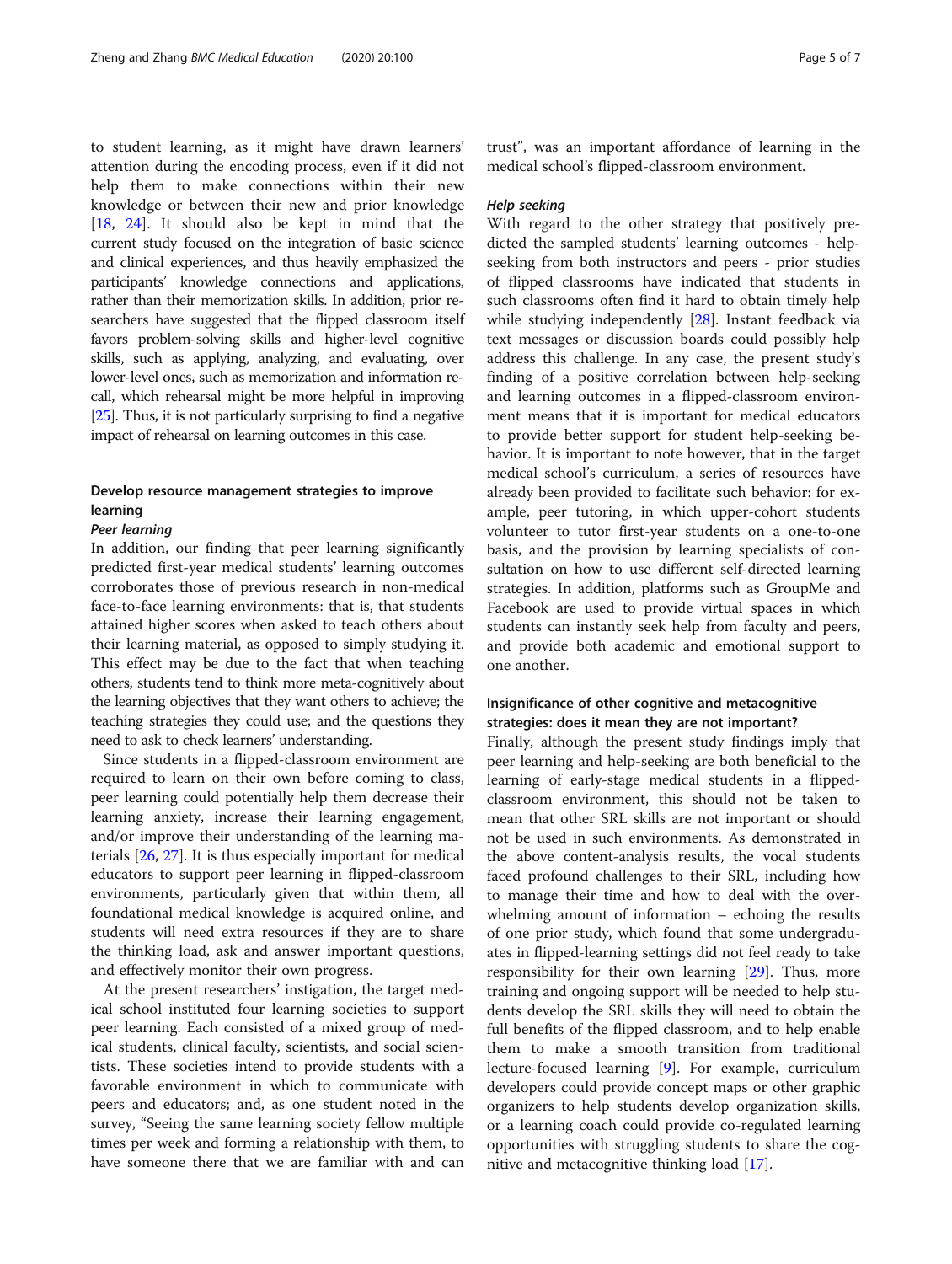<span id="page-5-0"></span>One limitation of the present study is that it took place within a single medical school. Therefore, the findings might not be generalizable to other institutions. In addition, the sample size  $(N = 146)$  was comparatively small, and multiple regression with more than 10 independent variables, might result in insufficient statistical power. Further research could examine how students' use of SRL strategies change over time throughout their learning in flipped classroom learning environments, and examine what factors affect students' SRL strategy use.

Another limitation is the aptitude measure of SRL strategies within this study. Although MSLQ is considered as a valid instrument of students' SRL strategies [[30](#page-6-0)], a growing number of recent studies have called for event mea-sures of SRL in both medical education [\[31\]](#page-6-0) and nonmedical education learning [\[32,](#page-6-0) [33\]](#page-6-0). Recent research has suggested that SRL is a dynamic process which should be captured as a real-time learning process, using measures such as SRL microanalysis, which consists of a structured interview protocol administrated immediately before, during, and after a specific learning task [[34](#page-6-0)], a concurrent think-aloud protocol that asks participants to voice their thinking processes while working on a task [[33](#page-6-0)], or eyetracking data to record the paths of student learning [[35](#page-6-0)]. Future research should consider utilizing methodologies that produce process data or multi-dimensional data to better understand how students learn.

# Conclusions

Although flipped classrooms are widely advocated as a new model for medical education [[30](#page-6-0)], their effectiveness remains unclear  $[6]$ . The present study has therefore helped to fill a gap in the existing literature by exploring the relationship between self-regulation and learning outcomes among medical students using flipped classrooms. Our study found that peer learning and helpseeking were positively associated with student learning outcomes, for both first- and second-year medical students, respectively. The key implication of this for medical educators is that these resource management strategies are critically important for student success in flipped learning. Multiple formats of activities and resources for peer learning (such as learning communities and near-peer teaching) and help-seeking (such as tutoring, learning support, and text-message groups) could be provided to scaffold students' SRL strategies development, which is of critical importance to learning success in flipped-classroom environments [8].

#### Abbreviations

SRL: Self-regulated learning; MSLQ: Motivational Strategies for Learning Questionnaire; NBME: National Board of Medical Examiners; CBSE: Comprehensive Basic Science Exam

#### Acknowledgements

Not applicable.

#### Author's contributions

BZ contributed to study design, data collection, data analysis, drafting, and finalizing the manuscript. YZ contributed to data analysis, drafting, and finalizing the manuscript. The author(s) read and approved the final manuscript.

#### Funding

Not applicable.

#### Availability of data and materials

The datasets generated and analyzed during the current study are available from the corresponding author on reasonable request.

#### Ethics approval and consent to participate

Research within this manuscript was approved as an exempt study by the institutional review board of Michigan State University. Written consent forms were obtained from all study participants.

#### Consent for publication

Not applicable.

## Competing interests

Both authors have no conflicts of interest.

#### Author details

<sup>1</sup>Office of Medical Education Research and Development at the College of Human Medicine, Michigan State University, 965 Wilson Road, A-214B, East Lansing, MI 48824, USA.<sup>2</sup> Department of Foreign Languages and Literatures, Tsinghua University, Beijing, China.

#### Received: 23 October 2019 Accepted: 26 March 2020 Published online: 31 March 2020

#### References

- 1. Prober CG, Khan S. Medical education reimagined: a call to action. Acad Med J Assoc Am Med Coll 2013;88:1407–1410. [https://doi.org/10.1097/ACM.](https://doi.org/10.1097/ACM.0b013e3182a368bd) [0b013e3182a368bd](https://doi.org/10.1097/ACM.0b013e3182a368bd).
- 2. Williams DE. The future of medical education: flipping the classroom and education technology. Ochsner J. 2016;16:14–5.
- 3. Bergmann J, Sams A. Flip your classroom: reach every student in every class every day. Eugene, OR: International Society for Technology in Education; 2012.
- 4. Mehta NB, Hull AL, Young JB, Stoller JK. Just imagine: new paradigms for medical education. Acad Med J Assoc Am Med Coll 2013;88:1418–1423. <https://doi.org/10.1097/ACM.0b013e3182a36a07>.
- 5. O'Flaherty J, Phillips C. The use of flipped classrooms in higher education: a scoping review. Internet High Educ 2015;25:85–95. [https://doi.org/10.1016/j.](https://doi.org/10.1016/j.iheduc.2015.02.002) [iheduc.2015.02.002](https://doi.org/10.1016/j.iheduc.2015.02.002).
- 6. Chen F, Lui AM, Martinelli SM. A systematic review of the effectiveness of flipped classrooms in medical education. Med Educ 2017:51:585-597. [https://doi.org/10.1111/medu.13272.](https://doi.org/10.1111/medu.13272)
- 7. Mason GS, Shuman TR, Cook KE. Comparing the effectiveness of an inverted classroom to a traditional classroom in an upper-division engineering course. IEEE Trans Educ 2013;56:430–435. [https://doi.org/10.1109/TE.2013.](https://doi.org/10.1109/TE.2013.2249066) [2249066.](https://doi.org/10.1109/TE.2013.2249066)
- Lai C-L, Hwang G-J. A self-regulated flipped classroom approach to improving students' learning performance in a mathematics course. Comput Educ 2016; 100:126–140. [https://doi.org/10.1016/j.compedu.2016.05.006.](https://doi.org/10.1016/j.compedu.2016.05.006)
- 9. Pintrich PR. The role of goal orientation in self-regulated learning. Handb. Self-Regul. Res. Appl., Orlando, FL: Academic Press; 2000, p. 451–502.
- 10. Zimmerman BJ. Attaining self-regulation: a social cognitive perspective. Handb. Self-Regul., San Diego, CA: Academic Press; 2000, p. 13–39.
- 11. Bierer SB, Dannefer EF. The learning environment counts: longitudinal qualitative analysis of study strategies adopted by first-year medical students in a competency-based educational program. Acad Med 2016;91. <https://doi.org/10.1097/ACM.0000000000001363>.
- 12. West C, Sadoski M. Do study strategies predict academic performance in medical school? Med Educ 2011;45:696–703. [https://doi.org/10.1111/j.1365-](https://doi.org/10.1111/j.1365-2923.2011.03929.x) [2923.2011.03929.x.](https://doi.org/10.1111/j.1365-2923.2011.03929.x)
- 13. Pizzimenti MA, Axelson RD. Assessing student engagement and self-regulated learning in a medical gross anatomy course: assessing learning engagement. Anat Sci Educ 2015;8:104–110. <https://doi.org/10.1002/ase.1463>.